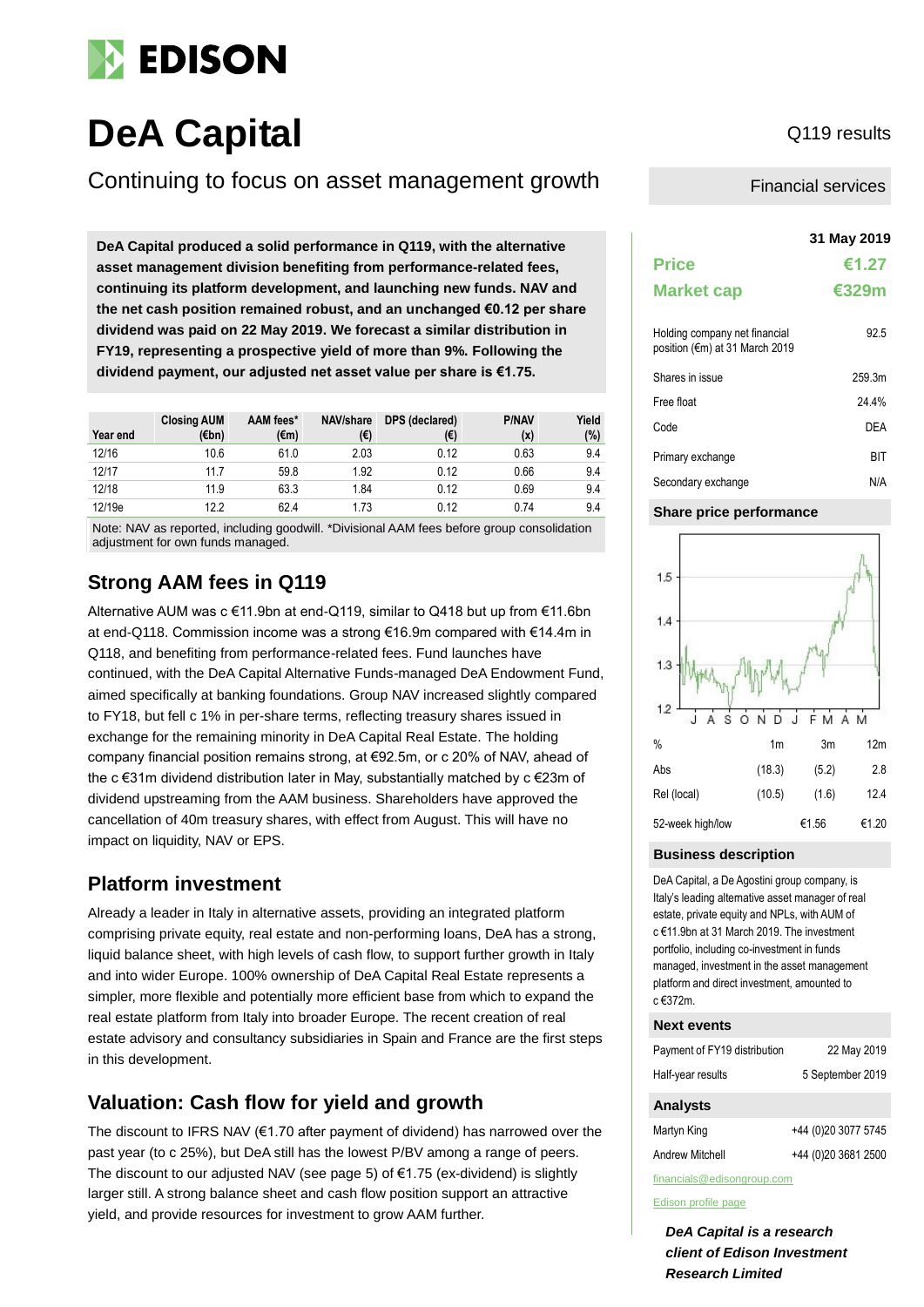

## **Summary of Q119 developments**

The main developments in Q119 involve the continuing development of DeA's alternative asset management platform, including completion of the buyout of minorities in DeA Capital Real Estate. The key features of the Q119 financial report and other recent developments were:

- As at 31 March 2019 (Q119), alternative assets under management (AUM) were c €11.9bn, up from c €11.6bn at end-Q118 and at a similar level to end FY18. Commission income was significantly ahead, at €16.9m compared with €14.4m in Q118.
- In Q119, AAM commission income continued to benefit from performance fees earned on the Investitori Associati IV private equity fund, originally promoted by Investitori Associati SGR but managed in run-off by DeA Capital Alternative Funds since 2015. We believe the Q119 performance fee contribution was c €2.5m, a similar level to Q418. Although the performance fees are non-recurring in nature, DeA management is hopeful that the continuing run-off process will generate further payments, while over the medium term it hopes to benefit from performance fees/carried interest in other funds.
- The year-on-year increase in AUM includes a significant contribution from new fund launches, partially offset by fund maturities and liquidations. During FY18 new funds launched and managed by DeA's alternative asset management platform amounted to  $c \in 1.3$ bn, including eight new DeA Capital Real Estate funds (c €1.0bn), and the launches of IDeA Capital Agro Fund (€80m commitment) and the shipping segment ('CCR Shipping') of the IDeA Corporate Credit Recovery II Fund (€170m commitment). During Q119, DeA Capital Alternative Funds launched the DeA Endowment Fund, a closed-end fund of funds intended for investment by banking foundations, and was awarded the management of a portion of Azimut Capital managed 'Azimut Private Debt' closed-end fund. Together, these new mandates added €114m to AUM.
- DeA Capital's measure of the AAM platform operating performance came to €4.2m, compared with €3.2m in Q118.
- The group investment portfolio, comprising its investment in the AAM platform ( $€202.6$ m), as well as its direct (€48.9m) and fund investments (€120.9m), was €372.4m at end-Q119 compared to €365.4m at end-FY18. The value of the AAM platform benefited from the further elimination of minority interests, while generally negative revaluation movements slightly reduced the value of the direct and fund investments.
- In March 2019, DeA acquired the remaining 6% minority interest in DeA Capital Real Estate from Fondazione Carispezia, a private foundation that remains one of the main shareholders in the Italian bank, Credit Agricole Carispezia. The €8m consideration, at book value, was settled with DeA treasury shares, which are subject to a six-month lock-up. The agreement also includes a maximum earnout of €0.9m. DeA Capital now owns 100% of the subsidiary, underlining its focus on the growth of its AAM platform, increasing the share of AAM earnings within the group, and simplifying the corporate structure.
- The net financial position of the holding company remained strongly positive, at €92.5m or c 20% of NAV. Group NAV increased c 1% in Q119 compared with end-FY18, to €471.1m, but was slightly lower in per-share terms at €1.82 (cum-div) compared with €1.84. The number of shares in issue (excluding treasury shares) was increased by c 5.2m (to 259.3m) by the treasury share settlement of the DeA Capital Real Estate minority acquisition.
- Since the end of Q119, the holding company net financial position has benefited from a  $\epsilon$ 22.9m dividend distribution from the AAM business, a significant increase from €7.5m in 2018.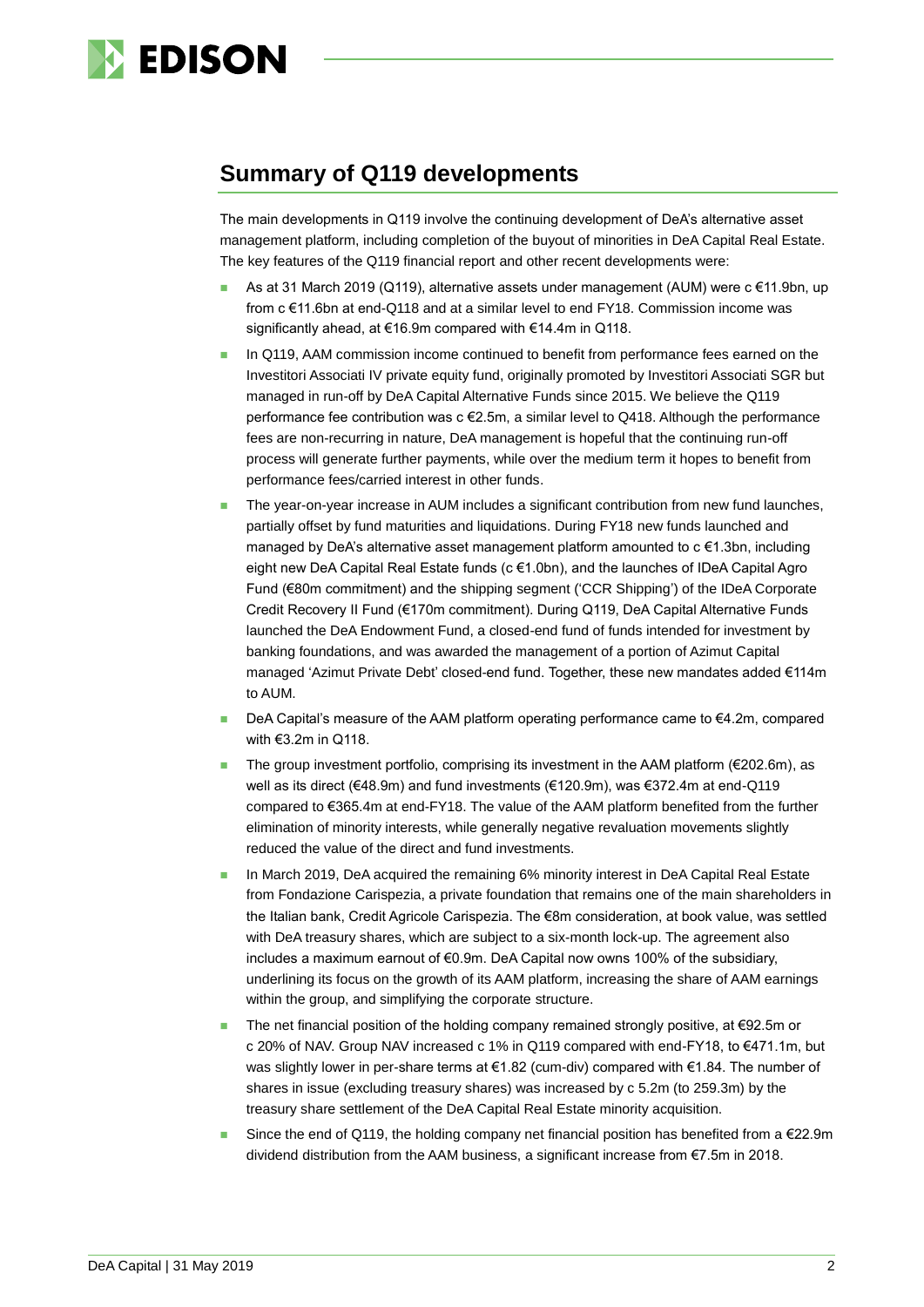

 On 18 April 2019, the shareholders meeting approved the cancellation of 40m treasury shares (approximately 17% of the share capital), acquired over the past few years under its ongoing share repurchase programme. Although this will have no impact on reported liquidity, NAV, earnings or EPS, as the treasury shares are deducted from this calculation, we welcome the move as we believe it shows that management believes its significant net positive financial position is sufficient to support its current growth plans without the need to reissue the shares. Should this situation change, management can make the case for new share issuance based on the merits of the investment opportunity. As the shares are in any case withdrawn from the market, cancellation should have no negative impact on share trading liquidity.

The reason for the cancellation is that with ongoing repurchases, the free float has recently fallen beneath the minimum level that is required to maintain DeA's listing in the STAR market segment of Borsa Italiana's Mercato Telematico Azionario (MTA) equity market. Following the cancellation, which takes effect in August, the parent company, De Agostini, will own 67.1% of the shares (currently 17.3%), with 2.5% remaining in treasury and a free float of 30.4% (currently 24.4%).

The shareholder meeting also approved the payment of a  $\epsilon$ 0.12 per share distribution on 22 May 2019, maintaining DeA's strong cash distribution record, supported by a highly liquid balance sheet and strong cash flow, the latter benefiting from ongoing maturing fund investments.

#### **Exhibit 1: Group financial position**

|                                                                           |       | 31-Mar-19            |       | 31-Dec-18            |
|---------------------------------------------------------------------------|-------|----------------------|-------|----------------------|
|                                                                           | €m    | $\epsilon$ per share | €m    | $\epsilon$ per share |
| Alternative Asset Management (AAM)                                        |       |                      |       |                      |
| DeA Capital Real Estate                                                   | 151.5 | 0.58                 | 140.4 | 0.55                 |
| DeA Capital Alternative Funds                                             | 45.5  | 0.18                 | 43.4  | 0.17                 |
| Other (inc YARD, DeA Capital RE France/Spain)                             | 5.6   | 0.02                 | 5.6   | 0.02                 |
| <b>Total AAM</b>                                                          | 202.6 | 0.78                 | 189.4 | 0.75                 |
| <b>Private Equity Investment</b>                                          |       |                      |       |                      |
| Private equity/real estate funds                                          | 120.9 | 0.47                 | 125.0 | 0.49                 |
| Kenan Investments (Migros)                                                | 17.3  | 0.07                 | 19.4  | 0.08                 |
| Other (inc IDeaMI, Cellularline)                                          | 31.6  | 0.12                 | 31.6  | 0.12                 |
| <b>Total Private Equity investment</b>                                    | 169.8 | 0.65                 | 176   | 0.69                 |
| Total investment portfolio                                                | 372.4 | 1.44                 | 365.4 | 1.44                 |
| Other net assets/(liabilities)                                            | 6.2   | 0.02                 | 0.5   | 0.00                 |
| Holding company net financial position                                    | 92.5  | 0.36                 | 100.6 | 0.40                 |
| Net asset value (NAV) – before payment of $\epsilon$ 0.12 dividend in May | 471.1 | 1.82                 | 466.5 | 1.84                 |
|                                                                           |       |                      |       |                      |

Source: DeA Capital

## **Forecasts and valuation**

### **AAM**

The Q119 performance fee income was not included in our forecasts and represents a positive development. Despite this, and also our expectation of growth in AUM, we have reduced our FY19 AAM division adjusted earnings forecast by approximately 7% of c €0.9m, substantially reflecting:

- Investment in the pan-European real estate platform development, likely to be c €2.5–3.0m in FY19 with no immediate revenue benefit. In Exhibit 2 this is reflected in the 'other' segment loss of c €1.2m, with investment costs partly offset by other activities including 45%-owned associate YARD, which provides property services to the real estate sector.
- The deconsolidation of SPC.
- A reduction in assumed underlying (excluding performance fee) asset management revenue margins reflecting recent performance.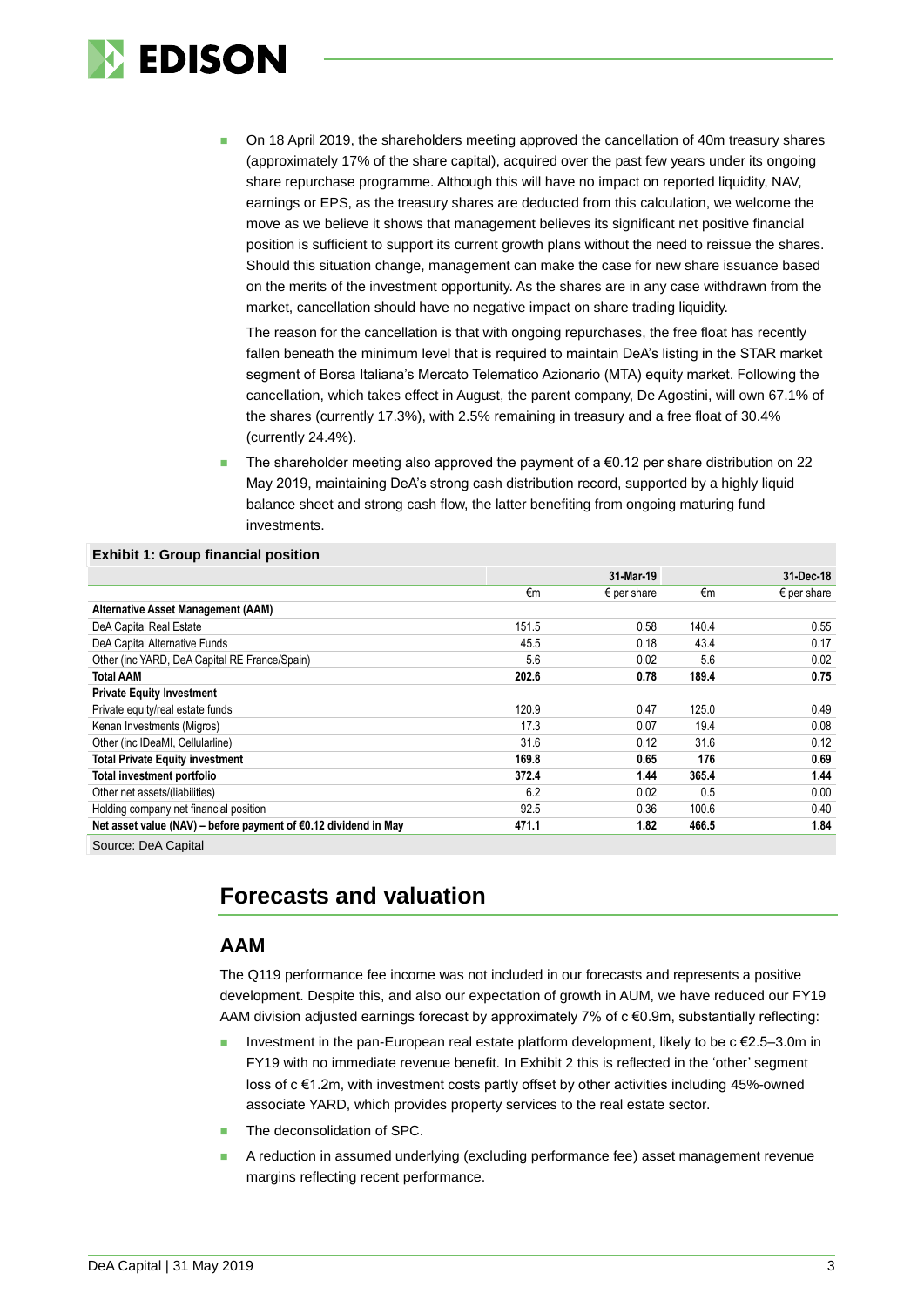

The revised Edison adjusted AAM net income after tax and minorities for FY19 is now €11.6m compared with €12.5m previously.

| <b>Exhibit 2: Alternative Asset Management divisional summary</b>    |            |           |           |           |            |           |          |
|----------------------------------------------------------------------|------------|-----------|-----------|-----------|------------|-----------|----------|
| €m unless stated otherwise                                           |            |           | Reported  |           | <b>New</b> | Old       |          |
|                                                                      | 2015       | 2016      | 2017      | 2018      | 2019e      | 2019e     | Change   |
| Period-end AUM (€bn)                                                 |            |           |           |           |            |           |          |
| DeA Capital Alternative Funds                                        | 1.643      | 1.937     | 2.190     | 2.430     | 2.534      | 2.430     | 0.104    |
| DeA Capital Real Estate                                              | 7.884      | 8.672     | 9.542     | 9.451     | 9.711      | 9.951     | (0.240)  |
| Total period-end AUM (€bn)                                           | 9.527      | 10.609    | 11.732    | 11.881    | 12.245     | 12.381    | (0.136)  |
| Period average AUM (€bn)                                             |            |           |           |           |            |           |          |
| DeA Capital Alternative Funds                                        | 1.581      | 1.844     | 1.944     | 2.230     | 2.521      | 2.430     | 0.091    |
| DeA Capital Real Estate                                              | 8.600      | 8.059     | 9.282     | 9.266     | 9.491      | 9.701     | (0.210)  |
| Total period average AUM (€bn)                                       | 10.181     | 9.903     | 11.226    | 11.495    | 12.012     | 12.131    | (0.119)  |
| Management fees/AUM (bp)                                             |            |           |           |           |            |           |          |
| DeA Capital Alternative Funds                                        | 107        | 112       | 95        | 105       | 87         | 85        | 2        |
| DeA Capital Real Estate                                              | 55         | 50        | 45        | 43        | 43         | 43        | (0)      |
| <b>INCOME STATEMENT</b>                                              |            |           |           |           |            |           |          |
| DeA Capital Real Estate                                              | 47,725     | 40,261    | 41,381    | 39,768    | 40,383     | 41,472    | (1,088)  |
| DeA Capital Alternative Funds                                        | 16,947     | 20,724    | 18,438    | 23,483    | 22,055     | 20,655    | 1,400    |
| Total alternative asset management fees                              | 64,672     | 60,985    | 59,819    | 63,251    | 62,438     | 62,127    | 311      |
| Income from equity investments                                       | (359)      | 531       | 822       | 717       | 1,160      | 1,197     | (37)     |
| Other income/expense                                                 | (88)       | 1,088     | 1,676     | (4,212)   | 2,545      | 2,336     | 209      |
| Income from services                                                 | 18,549     | 8,336     | 703       | 1,867     | 3          | 1,400     | (1, 397) |
| Revenue                                                              | 82,774     | 70,940    | 63,020    | 61,623    | 66,146     | 67,060    | (914)    |
| <b>Total expenses</b>                                                | (120, 285) | (60, 245) | (91, 116) | (47, 539) | (46, 928)  | (47, 616) | 688      |
| Finance income/expense                                               | 616        | 19        | 13        | (39)      | (100)      |           | (100)    |
| Profit before tax                                                    | (36, 895)  | 10,714    | (28,083)  | 14,045    | 19,118     | 19,444    | (326)    |
| Taxation                                                             | (409)      | (3,405)   | (2,991)   | (4, 817)  | (6,607)    | (6,000)   | (608)    |
| Profit after tax                                                     | (37, 304)  | 7,309     | (31, 074) | 9,228     | 12,511     | 13,444    | (933)    |
| Minority interests                                                   | 16,631     | 1,178     | 13,575    | (109)     | 190        | (100)     | 290      |
| Attributable profits                                                 | (20, 673)  | 8,487     | (17, 499) | 9,119     | 12,701     | 13,344    | (643)    |
| Adjustments (net of tax & minorities)                                |            |           |           |           |            |           |          |
| PPA                                                                  |            | 1,042     | 592       | 543       | 688        | 770       | (82)     |
| <b>SFP</b>                                                           |            | 1,494     | 2,460     | 632       |            |           |          |
| Goodwill                                                             |            |           | 24,897    |           |            |           |          |
| Other income/expense                                                 |            | (1,017)   | (839)     | 2,948     | (1,781)    | (1,635)   | (146)    |
| Provisions against investment impairment                             |            |           |           |           |            |           |          |
| Adjusted attributable earnings                                       |            | 10,006    | 9,611     | 13,242    | 11,608     | 12,479    | (872)    |
| o/w DeA Capital Real Estate                                          |            | 5,058     | 5,889     | 7,103     | 8,260      | 9,039     | (779)    |
| o/w DeA Capital Alternative Funds                                    |            | 3,776     | 3,153     | 6,114     | 4,513      | 3,637     | 876      |
| o/w Other (inc YARD and real estate European platform<br>investment) |            | 1,173     | 570       | 25        | (1, 165)   | $-197$    | $-969$   |

Source: DeA Capital, Edison Investment Research

### **Other group**

As previously, in addition to our estimates for the AAM profit contribution, our NAV forecasts seek to capture at least part of the potential for growth in NAV from the majority of the investment portfolio that is not captured in the AAM segment. This includes the private equity fund holdings and the direct investments (Kenan Investments/Migros, Crescita/Cellularline and IDeaMI). We assume 7.5% per year 'normalised' growth in the carried value of all of the private equity fund investments and 4% per year for real estate funds (substantially representing the expected income returns), whether carried as available for sale investments, consolidated or equity accounted. We believe this is a useful way to capture at least some of the returns that may be earned on these investments, even though our approach differs from the way these assets are actually managed, seeking to maximise IRR. Our forecasts assume no change to the last published value of (or income from) the quoted investments, Migros (Kenan Investments), Cellularline (formerly Crescita) and IDeaMI, although for valuation purposes our adjusted NAV (see below) does mark these to market values.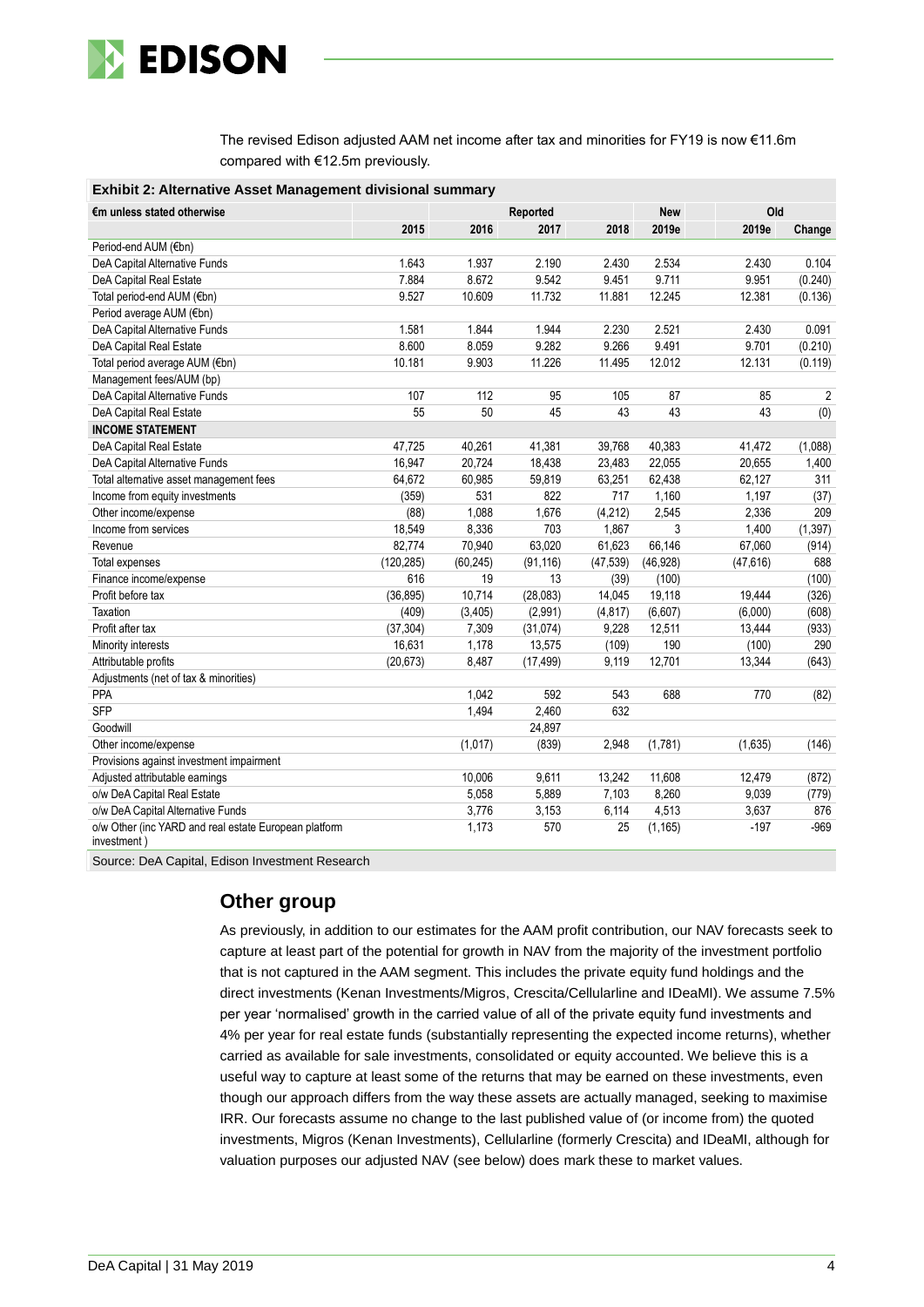

On this basis, our forecast FY19 IFRS NAV per share is now €1.73 compared with €1.77 previously. We also forecast a continuing strong holding company net financial balance of more than €90m including the May payment of c €30m in shareholder distributions. Although net flows from funds were modest in Q119 we allow for a pick up for the year as a whole, generating a net positive c €20m in cash.

### **Edison adjusted NAV per share now €1.75 (ex-dividend)**

Our adjusted NAV replaces the stated book value of the alternative asset management platform with our assessment of a fair value based on P/E multiples observed across a global peer group of both alternative and more conventional asset management companies. We also mark to market DeA's quoted investments. For a detailed explanation of our methodology and the peer group, please see our December 2018 [update note.](https://www.edisongroup.com/publication/strong-cash-used-to-grow-asset-management/22895/)

- In the AAM division, from the stated NAV of €202.6m we have reallocated the real estate funds owned (with a reduced adjustment for minority interests still applicable at year end) to what we call the 'investments' division. We value the division at €162.2m on an increased multiple of 14.0x our forecast FY19 adjusted earnings of €11.6m. We have increased the multiple from 13.0x to better recognise the near-term drag of pan-European real estate investment and the potential for accelerated future growth, and to bring the multiple more in line with the updated peer group average. An increase or reduction in the multiple to 15.0x/13.0x would lift or reduce adjusted NAV by c €0.04.
- The 'investments' shown in Exhibit 3 include the €169.8m of direct and fund investments shown in the breakdown of NAV in Exhibit 1, plus the reallocated real estate funds. We have also marked to market the indirect investment in Migros held through Kenan Holdings using a Migros share price of TRY11.99 and a TRY/€ exchange rate of 6.72. Both the Migros share price and the value of the TRY are lower than at end-Q119. The market values of Cellularline and IDeaMI show no significant change from end-Q119.
- The 'other' column represents the holding company net financial position (predominantly cash) and other net assets, shown in Exhibit 1.

|                                              | <b>AAM</b> | <b>Investments</b> | Other  | Total  | Per share |
|----------------------------------------------|------------|--------------------|--------|--------|-----------|
| <b>NAV</b>                                   | 202.6      | 169.8              | 98.7   | 471.1  | 1.82      |
| Adjustments                                  | $-55.2$    | 55.2               |        |        |           |
| Kenan mark to market                         |            | (2.6)              |        |        |           |
| Adjustment to earnings valuation             | 15.1       |                    |        |        |           |
| Adjusted NAV before dividend payment         | 162.5      | 222.4              | 98.7   | 483.6  | 1.87      |
| €0.12 per share dividend payment 22 May 2019 |            |                    | (30.5) | (30.5) |           |
| Adjusted NAV after dividend payment          | 162.5      | 222.4              | 68.2   | 453.2  | 1.75      |
| FY19 earnings                                | 12.7       | $-8.2$             |        | 4.5    |           |
| Adjustments                                  | $-1.1$     |                    |        |        |           |
| Adjusted earnings                            | 11.6       |                    |        |        |           |
| P/E(x)                                       | 14.0       |                    |        |        |           |
| Source: Edison Investment Research           |            |                    |        |        |           |

### **Exhibit 3: Summary of Edison adjusted NAV**

Source: Edison Investment Research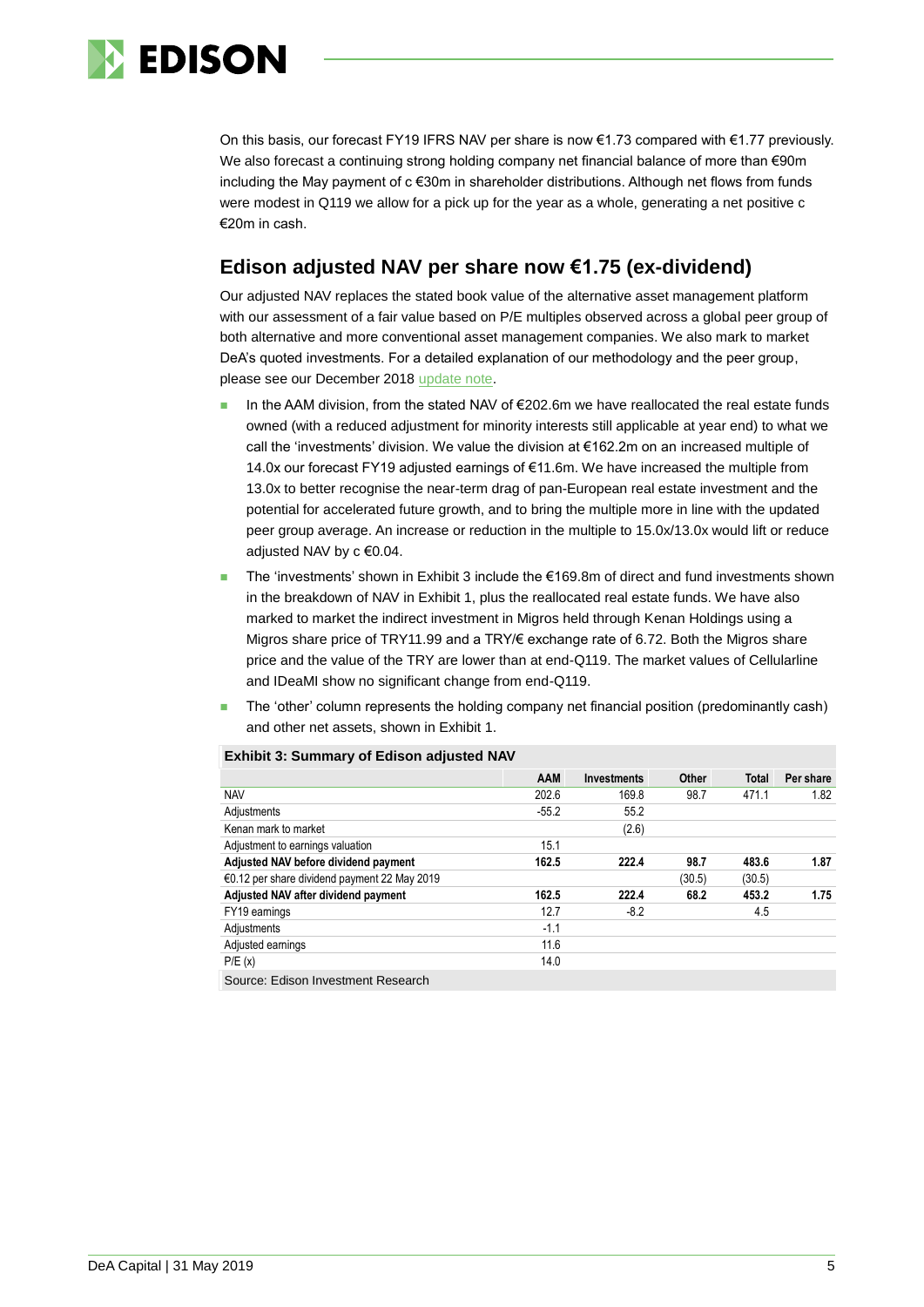

### **Exhibit 4: Financial summary**

| Period ending 31 December (€000's)                                   | 2014        | 2015        | 2016        | 2017        | 2018        | 2019e        |
|----------------------------------------------------------------------|-------------|-------------|-------------|-------------|-------------|--------------|
|                                                                      | <b>IFRS</b> | <b>IFRS</b> | <b>IFRS</b> | <b>IFRS</b> | <b>IFRS</b> | <b>IFRS</b>  |
| <b>PROFIT &amp; LOSS</b>                                             |             |             |             |             |             |              |
| Alternative Asset Management fees (after inter-company eliminations) | 66,045      | 62,416      | 59,114      | 57,944      | 62,422      | 61,608       |
| Income (loss) from equity investments                                | (786)       | (539)       | 524         | 3,898       | (59)        | 1,618        |
| Other investment income/expense                                      | (56, 149)   | 72,464      | 12,338      | 8,633       | 37,848      | 141          |
| Income from services                                                 | 19,176      | 18,496      | 8,509       | 2,208       | 2,505       | 104          |
| Other income                                                         |             | 3,204       | 288         | 144         | 141         | $\mathbf{0}$ |
| Revenue                                                              | 28,286      | 156,041     | 80,773      | 72,827      | 102,857     | 64,077       |
| Expenses                                                             | (87, 957)   | (128, 514)  | (66, 888)   | (98, 616)   | (56, 232)   | (55, 355)    |
| Net Interest                                                         | 2,905       | 4,982       | (1,220)     | (84)        | 485         | 181          |
| Profit Before Tax (norm)                                             | (56, 766)   | 32,509      | 12,665      | (25, 873)   | 47,110      | 11,009       |
| Tax                                                                  | 1,720       | 6,452       | (199)       | (420)       | (5,765)     | (2,724)      |
| Profit After Tax (norm)                                              | (55,046)    | 38,961      | 12,466      | (26, 293)   | 41,345      | 7,389        |
| Profit from discontinued operations                                  | (887)       | 286         | 0           | 682         | 0           | $\mathbf{0}$ |
| Profit after tax                                                     | (55, 933)   | 39,247      | 12,466      | (25, 611)   | 41,345      | 7,389        |
| Minority interests                                                   | (1,668)     | 1,825       | (39)        | 13,959      | (30, 275)   | (1, 191)     |
| Net income (FRS 3)                                                   | (57,601)    | 41,072      | 12,427      | (11, 652)   | 11,070      | 6,198        |
| Profit after tax breakdown                                           |             |             |             |             |             |              |
| Private equity                                                       | (60, 739)   | 78,322      | 7,859       | 8,327       | 39,152      | (3, 245)     |
| Alternative asset management                                         | 9,464       | (37, 304)   | 7,309       | (31,073)    | 9,228       | 12,511       |
| Holdings/Eliminations                                                | (4,658)     | (1,771)     | (2,702)     | (2,865)     | (7,035)     | (3,694)      |
| Total                                                                | (55, 933)   | 39,247      | 12,466      | (25, 611)   | 41,345      | 7,389        |
| Average Number of Shares Outstanding (m)                             | 273.8       | 266.6       | 263.1       | 258.3       | 253.8       | 258.9        |
| IFRS EPS - normalised (c)                                            | (21.0)      | 15.4        | 4.7         | (4.5)       | 4.4         | 2.4          |
| Distributions per share (declared basis)                             | 0.30        | 0.12        | 0.12        | 0.12        | 0.12        | 0.12         |
| <b>BALANCE SHEET</b>                                                 |             |             |             |             |             |              |
| <b>Fixed Assets</b>                                                  | 786,141     | 558,086     | 559,335     | 454,156     | 372.650     | 363,340      |
| Intangible Assets (inc. goodwill)                                    | 229,711     | 167,134     | 156,583     | 117,233     | 114,768     | 114,493      |
| Other assets                                                         | 39,988      | 38,590      | 35,244      | 10,305      | 8,939       | 25,601       |
| Investments                                                          | 516,442     | 352,362     | 367,508     | 326,618     | 248,943     | 223,246      |
| <b>Current Assets</b>                                                | 117,585     | 173,882     | 141,521     | 178,161     | 185,446     | 186,142      |
| Debtors                                                              | 50,711      | 20,694      | 15,167      | 32,955      | 18,729      | 16,811       |
| Cash                                                                 | 55,583      | 123,468     | 96,438      | 127,916     | 143,767     | 142,521      |
| Other                                                                | 11,291      | 29,720      | 29,916      | 17,290      | 22,950      | 26,810       |
| <b>Current Liabilities</b>                                           | (36, 193)   | (31, 294)   | (26, 979)   | (34, 783)   | (37, 902)   | (40, 905)    |
| Creditors                                                            | (35, 833)   | (30, 643)   | (25, 757)   | (34, 583)   | (37, 698)   | (38, 279)    |
| Short term borrowings                                                | (360)       | (651)       | (1, 222)    | (200)       | (204)       | (2,626)      |
| Long Term Liabilities                                                | (40, 911)   | (15, 514)   | (12, 830)   | (12, 475)   | (14, 414)   | (28, 893)    |
| Long term borrowings                                                 | (5,201)     | 0           | (19)        | 0           | (2, 859)    | (17, 280)    |
| Other long term liabilities                                          | (35, 710)   | (15, 514)   | (12, 811)   | (12, 475)   | (11, 555)   | (11, 613)    |
| Net Assets                                                           | 826,622     | 685,160     | 661,047     | 585,059     | 505,780     | 479,685      |
| <b>Minorities</b>                                                    | (173, 109)  | (138, 172)  | (131, 844)  | (95, 182)   | (39, 299)   | (32, 490)    |
| Shareholders' equity                                                 | 653,513     | 546,988     | 529,203     | 489,877     | 466,481     | 447,195      |
| Year-end number of shares m                                          | 271.6       | 263.9       | 261.2       | 255.7       | 253.8       | 258.9        |
| NAV per share                                                        | 2.41        | 2.07        | 2.03        | 1.92        | 1.84        | 1.73         |
| <b>CASH FLOW</b>                                                     |             |             |             |             |             |              |
| Operating Cash Flow                                                  | 188.419     | 188,492     | 19.148      | 91,146      | 96,408      | 29,466       |
| Acquisitions/disposals                                               | (1, 476)    | 70          | (290)       | (633)       | (275)       | (202)        |
| Financing                                                            | (157, 756)  | (38, 148)   | (4, 362)    | (26,073)    | (46, 994)   | (7,606)      |
| Dividends                                                            | 0           | (82, 432)   | (33, 494)   | (32, 962)   | (33,098)    | (32, 264)    |
| Other                                                                |             |             |             |             |             |              |
| Cash flow                                                            | 29,187      | 67,982      | (18,998)    | 31,478      | 16,041      | (1,245)      |
| Other items                                                          | 0           | (97)        | (8,032)     | 0           | (190)       |              |
| Opening consolidated cash                                            | 26,396      | 55,583      | 123,468     | 96,438      | 127,916     | 143,767      |
| Closing consolidated cash                                            | 55,583      | 123,468     | 96,438      | 127,916     | 143,767     | 142,522      |
| Financial debt                                                       | (5, 561)    | (651)       | (1,241)     | (200)       | (3,063)     | (19,906)     |
| Closing consolidated net (debt)/cash                                 | 50,022      | 122,817     | 95,197      | 127,716     | 140,704     | 122,616      |
| Holding company net financial position                               | 40,600      | 90,016      | 79,739      | 92,301      | 100,600     | 93,455       |
|                                                                      |             |             |             |             |             |              |

Source: DeA Capital, Edison Investment Research